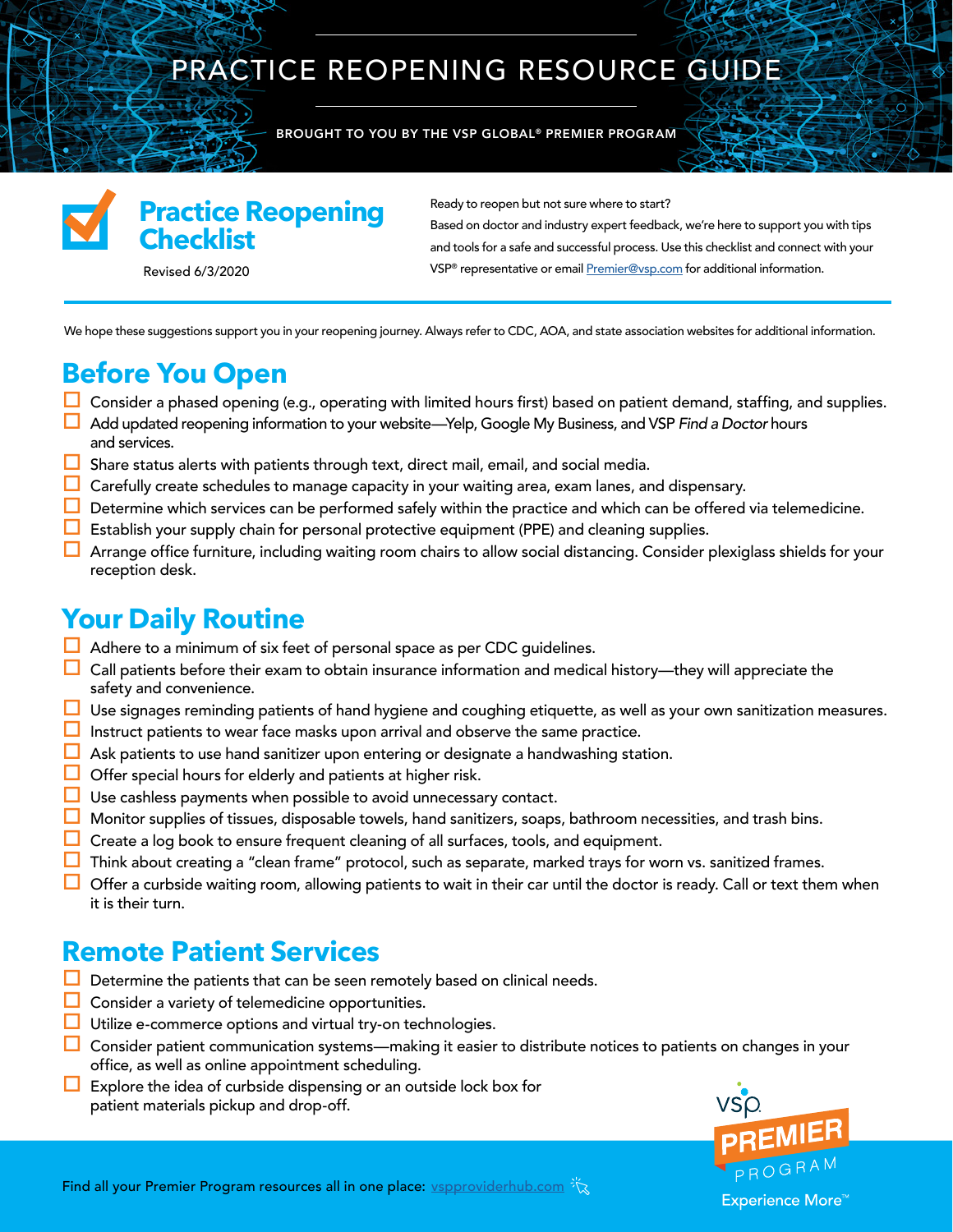

Staying connected is more important than ever, and access to valuable marketing resources can be hard to come by. The Premier Program offers marketing resources like social media posts and customizable signages to help you engage with your patients, and many of these resources are currently available to all network doctors regardless of Premier Program status. Check out the list below for in-depth resources:

- 氷 LINKS
- [My Marketing Team COVID-19 Resource Kit](https://www.vspproviderhub.com/premier/my-marketing-team/COVID-19-Marketing-Toolkit.html?utm_source=reopening_reference_guide&utm_medium=pdf&utm_campaign=premier_phase3_may2020)
- [6 Patient Engagement Tips for Successful](https://www.vspproviderhub.com/premier/my-marketing-team/marketing-101/Six-Patient-Engagement-Tips-for-a-Successful-Reopening?utm_source=reopening_reference_guide&utm_medium=pdf&utm_campaign=premier_phase3_may2020)  **[Reopening](https://www.vspproviderhub.com/premier/my-marketing-team/marketing-101/Six-Patient-Engagement-Tips-for-a-Successful-Reopening?utm_source=reopening_reference_guide&utm_medium=pdf&utm_campaign=premier_phase3_may2020)**
- [Marketing Campaigns, Social Media Content,](http://www.vspproviderhub.com/premier/my-marketing-team.html) [and Tips to Market Your Practice](http://www.vspproviderhub.com/premier/my-marketing-team.html)
- [Eye-catching Videos for Patients Made Easy](https://www.vspproviderhub.com/premier/my-marketing-team/marketing-101/Eye-Catching-Videos-for-Patients-Made-Easy.html?utm_source=reopening_reference_guide&utm_medium=pdf&utm_campaign=premier_phase3_may2020)
- [Customized Printed Materials](https://www.vspproviderhub.com/premier/my-marketing-team/marketing-101/Customized-Printed-Materials.html?utm_source=pdf&utm_medium=link&utm_campaign=reopening_guide)



# **1. Patient Engagement 2. Fostering a Clean, Safe**

A clean and safe environment is paramount to staff and patient confidence, but knowing where to start can be overwhelming. Each touchpoint on the patient journey must have health and well-being top of mind, allowing patients and staff to feel comfortable before, during, and after time spent in your office. In addition, be mindful of outside vendor safety concerns by separating sales appointments from patient appointments. See links below from the CDC, AOA, and more:

- • [CDC Article I Prepare Your Practice for](https://www.cdc.gov/coronavirus/2019-ncov/hcp/preparedness-resources.html) [COVID-19](https://www.cdc.gov/coronavirus/2019-ncov/hcp/preparedness-resources.html)
- • [AOA Article I COVID-19 Guidance for](https://www.aoa.org/covid-19-guidance-for-optometric-practices)  [Optometric Practices](https://www.aoa.org/covid-19-guidance-for-optometric-practices)
- • [Up-To-Date Information from VSP Global](http://www.vspproviderhub.com/covid-19.html?utm_source=reopening_reference_guide&utm_medium=pdf&utm_campaign=premier_phase3_may2020)  **[Companies](http://www.vspproviderhub.com/covid-19.html?utm_source=reopening_reference_guide&utm_medium=pdf&utm_campaign=premier_phase3_may2020)**
- [Personal Protective Equipment \(PPE\)](http://www.vspproviderhub.com/news/covid-19/ppe-suppliers-and-tips?utm_source=reopening_reference_guide&utm_medium=pdf&utm_campaign=premier_phase3_may2020)  **[Suppliers and Tips](http://www.vspproviderhub.com/news/covid-19/ppe-suppliers-and-tips?utm_source=reopening_reference_guide&utm_medium=pdf&utm_campaign=premier_phase3_may2020)**

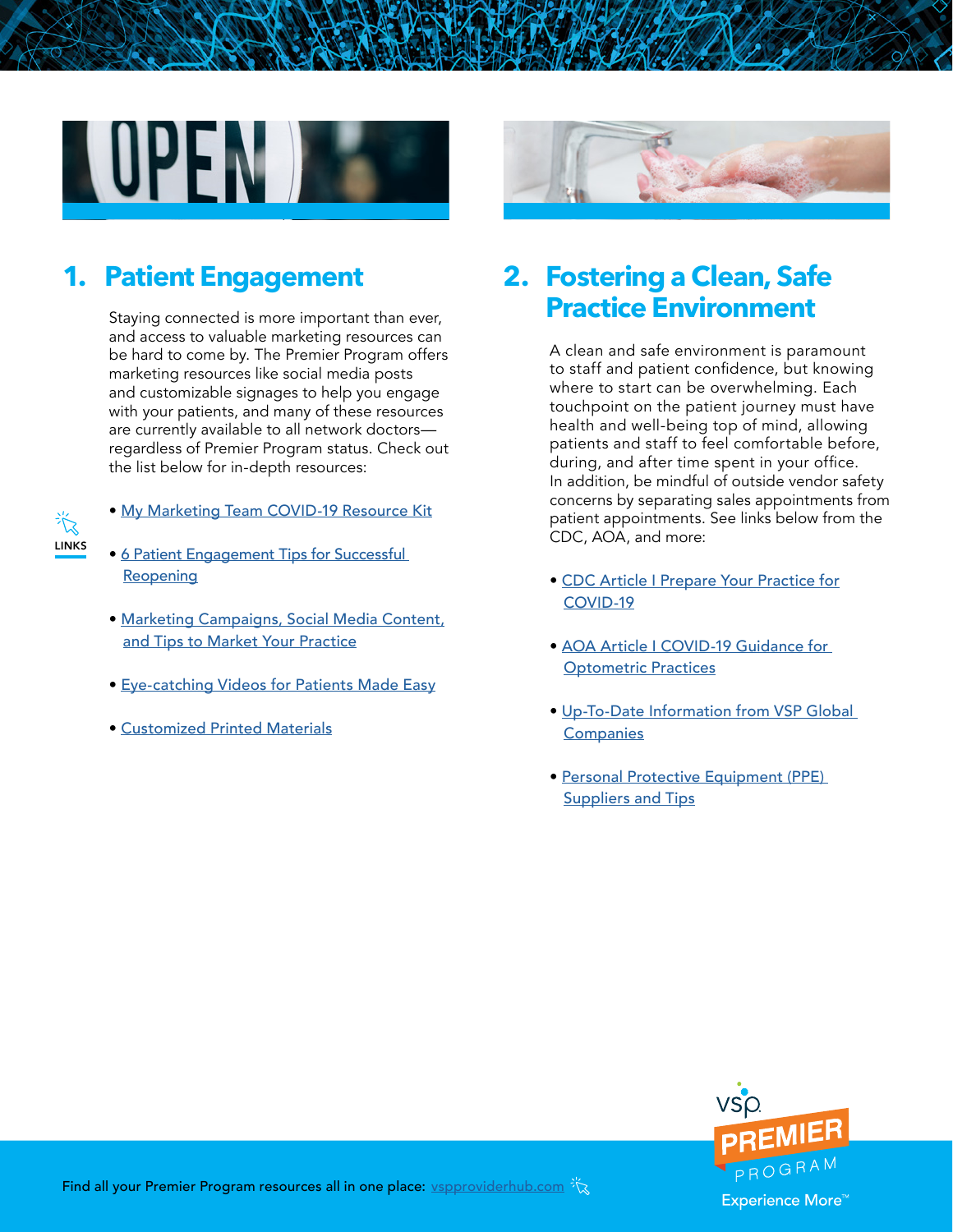

### **3. Training and Education**

Timely training and education help create a smooth transition as you reopen your practice. View complimentary continuing education (CE) courses, webinars, podcasts, and staff recruitment tools from Premier Academy360™ aimed at just that:



- Dive in with [online webinar](https://www.vspproviderhub.com/premier/academy360.html?utm_source=reopening_reference_guide&utm_medium=pdf&utm_campaign=premier_phase3_may2020) content, [on-the](https://www.vspproviderhub.com/premier/academy360.html?utm_source=reopening_reference_guide&utm_medium=pdf&utm_campaign=premier_phase3_may2020)[go podcasts, CE courses](https://www.vspproviderhub.com/premier/academy360.html?utm_source=reopening_reference_guide&utm_medium=pdf&utm_campaign=premier_phase3_may2020) for COPE-approved credits at no cost, and [eLearnings](https://academy.zeiss.com/pages/external-dashboard.jsf?dashboardId=621554&client=vsp&locale=en&utm_source=reopening_reference_guide&utm_medium=pdf&utm_campaign=premier_phase3_may2020) anytime.
- You can also earn complimentary COPE and ABO CE credits through [UUniversity™](https://myuuniversity.com/?utm_source=reopening_reference_guide&utm_medium=pdf&utm_campaign=premier_phase3_may2020#/public-dashboard) on demand content.

### **4. Staffing**

Reopening understandably impacts your team. If you're looking for an associate OD, partner with a dedicated recruiter who can help match you with candidates who best fit your practice needs:

- Review these [hiring tips](https://cdn.vsp.com/dam/jcr:986c5602-57c3-4e86-b528-479a7dad4168/providerhub/documents/pdfs/Pathways_Hiring-OD-infographic_v3.pdf) from [Premier Pathways™](https://www.vspproviderhub.com/premier/pathways.html?utm_source=reopening_reference_guide&utm_medium=pdf&utm_campaign=premier_phase3_may2020) to increase applicant engagement and find the perfect OD match.
- Watch [recorded webinars](https://www.vspproviderhub.com/premier/academy360.html?utm_source=reopening_reference_guide&utm_medium=pdf&utm_campaign=premier_phase3_may2020) on other HRrelated topics, like leadership during crisis and building trust.



### **5. Influence Patient Traffic**

Private practice optometrists have always been the core of the VSP network. With millions of VSP members, exposure to a wide range of new patients is something we want to help with. Be sure that you are taking advantage with these useful tools:

- Offer online appointment scheduling via the Schedule an Appointment link on the search results page of the VSP *[Find a Doctor Directory](https://www.vspproviderhub.com/premier/academy360.html?utm_source=reopening_reference_guide&utm_medium=pdf&utm_campaign=premier_phase3_may2020)* and confirm that your practice listing is up-to-date.
- VSP Primary EyeCare Plan<sup>SM</sup> coverage is extended to all insured members who don't have the plan through May 31, 2020. Note: You may not see patient eligibility on their coverage details. Call to confirm if needed.
- VSP Individual Vision Plan instant enrollment is now available—visit the [Resources Page](https://www.earnmorewithvsp.com/resources.html?utm_source=reopening_reference_guide&utm_medium=pdf&utm_campaign=premier_phase3_may2020) to learn more and access tools such as a customized email template to easily communicate this to patients who may have recently lost coverage. You can also earn payments when you educate patients about these plans.
- Ensure VSP Vision Care patients are aware of exclusive offers such as receiving an [Extra \\$40](https://www.vsp.com/offers/special-offers/glasses-sunglasses/glasses-frames-extra40-q2-2020?utm_source=reopening_reference_guide&utm_medium=pdf&utm_campaign=premier_phase3_may2020) off on select frames.